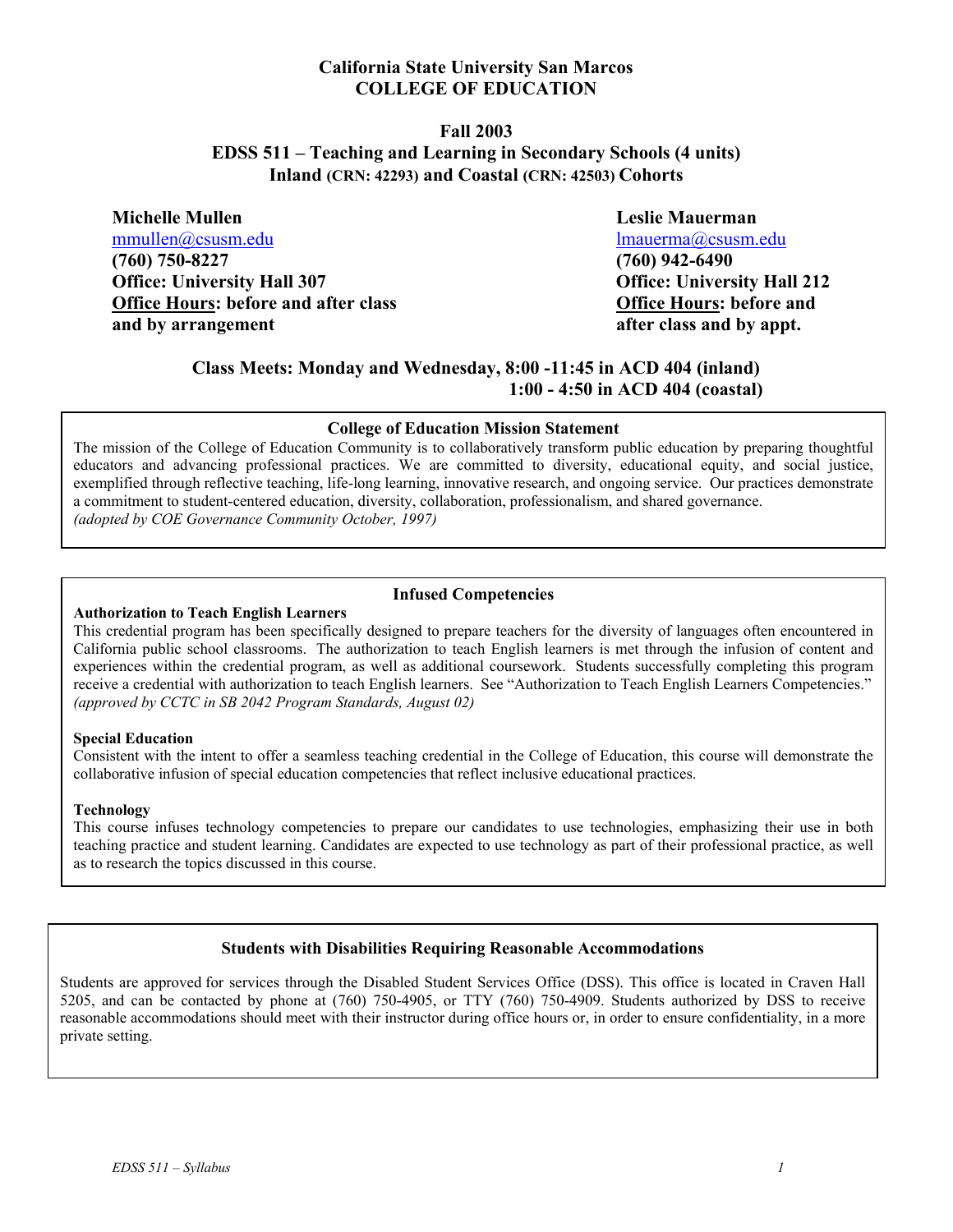# **Course Description and Goals**

This course is intended to begin the preparation of secondary teachers. Students will be exposed to and have experiences with the research, theory, and practice which form the foundation of the profession. The course will focus on facilitating students to improve knowledge and develop skills in six fundamental areas of the teaching profession. These are:

- **1. PURPOSE FOR TEACHING:** Student teachers will develop a unique sense of who they want to be as teachers and how their past experiences shape their current philosophy and purpose for teaching. (TPE 13)
- **2. REFLECTIVE PRACTITIONERS:** Student teachers will become active learners who continuously research, assess, apply and refine knowledge throughout their careers. (TPE 12 & 13)
- **3. PROFESSIONAL KNOWLEDGE:** Student teachers will increase their understanding of the principles of learning, curriculum, instruction and assessment as well as demonstrate application of this knowledge in the effective development of learning opportunities for all students. (TPE 3, 6c, 6d, 9, 2, 4, 7, 10, 14)
- **4. STUDENT FOCUS:** Student teachers will work equitably and effectively with all students by respecting the diversity of ethnicity, race, gender, language, and distinctive characteristics of each individual and by creating environments suitable for academic and social achievement. (TPE 8, 11, 2, 15)
- **5. TEACHING AS A PROFESSION:** Student teachers will exhibit appreciation and practice of the principles, ethics and responsibilities of the profession. (TPE 12  $&$  13)
- **6. COLLABORATIVE RELATIONSHIPS:** Student teachers will collaborate and create partnerships with colleagues, students, parents, businesses and community agencies. (8, 11, 12, 13)

# **Teacher Performance Expectation (TPE) Competencies**

This course is designed to help teachers seeking the Single Subject Credential to develop the skills, knowledge, and attitudes necessary to assist schools and districts in implementing an effective program for all students. The successful candidate will be able to merge theory and practice in order to realize a comprehensive and extensive educational program for all students. The following TPE's are addressed in this course (a full version of the TPE descriptions can be downloaded from the CoE webpage: www.csusm.edu--link to the College of Education via the Department Directory):

# **Primary Emphasis**

TPE 3 - Interpretation and Use of Assessments

- TPE 6c Developmentally Appropriate Practices in Grades 9 -12
- TPE 6d Developmentally Appropriate Practices for Special Education
- TPE 8 Learning about Students
- TPE 9 Instructional Planning
- TPE 11 Social Environment
- TPE 13 Professional Growth

# **Secondary Emphasis**

TPE 2 - Monitoring Student Learning During Instruction

- TPE 4 Making Content Accessible
- TPE 7 Teaching English Language Learners
- TPE 10 Instructional Time
- TPE 12 Professional, Legal, and Ethical Obligation
- TPE 14 Educational Technology
- TPE 15 Social Justice and Equity

*EDSS 511 – Syllabus 2*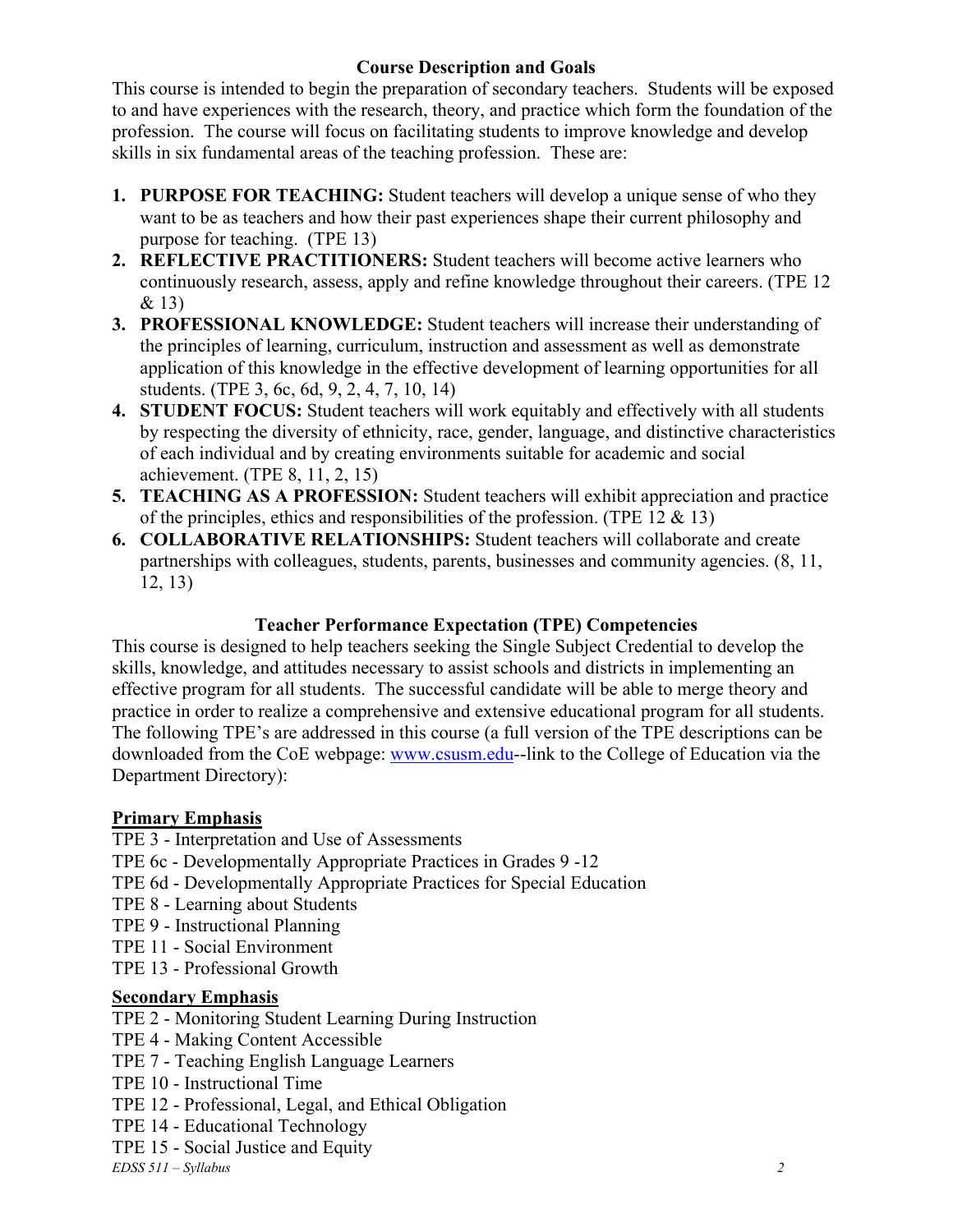# **AUTHORIZATION TO TEACH ENGLISH LEARNERS COMPETENCIES**

| PART 1: LANGUAGE STRUCTURE<br>AND FIRST- AND SECOND-LANGUAGE<br><b>DEVELOPMENT</b>                                                            | PART 2:<br><b>METHODOLOGY OF</b><br><b>BILINGUAL ENGLISH LANGUAGE</b><br>DEVELOPMENT, AND CONTENT                           | <b>PART 3: CULTURE AND</b><br><b>CULTURAL DIVERSITY</b>                                             |
|-----------------------------------------------------------------------------------------------------------------------------------------------|-----------------------------------------------------------------------------------------------------------------------------|-----------------------------------------------------------------------------------------------------|
|                                                                                                                                               | <b>INSTRUCTION</b>                                                                                                          |                                                                                                     |
| I. Language Structure and Use: Universals and<br>Differences (including the structure of English)                                             | I. Theories and Methods of Bilingual<br><b>Education</b>                                                                    | I. The Nature of Culture                                                                            |
| A. The sound systems of language (phonology)                                                                                                  | A. Foundations                                                                                                              | A. Definitions of culture                                                                           |
| <b>B.</b> Word formation (morphology)                                                                                                         | B. Organizational models: What works for<br>whom?                                                                           | <b>B.</b> Perceptions of culture                                                                    |
| C. Syntax                                                                                                                                     | C. Instructional strategies                                                                                                 | C. Intragroup differences (e.g.,<br>ethnicity, race, generations, and<br>micro-cultures)            |
| <b>D.</b> Word meaning (semantics)                                                                                                            | II. Theories and Methods for Instruction In<br>and Through English                                                          | Physical geography and its<br>D.<br>effects on culture                                              |
| E. Language in context                                                                                                                        | A. Teacher delivery for both English language<br>development and content instruction                                        | E. Cultural congruence                                                                              |
| F. Written discourse                                                                                                                          | Approaches with a focus on English<br>В.<br>language development                                                            | <b>II. Manifestations of Culture:</b><br><b>Learning About Students</b>                             |
| G. Oral discourse                                                                                                                             | C. Approaches with a focus on content area<br>instruction (specially designed academic<br>instruction delivered in English) | A. What teachers should learn about<br>their students                                               |
| H. Nonverbal communication                                                                                                                    | D. Working with paraprofessionals                                                                                           | <b>B.</b> How teachers can learn about<br>their students                                            |
| II. Theories and Factors in First- and Second-<br><b>Language Development</b>                                                                 | <b>III.</b> Language and Content Area<br><b>Assessment</b>                                                                  | C. How teachers can use what they<br>learn about their students<br>(culturally-responsive pedagogy) |
| A. Historical and current theories and models of<br>language analysis that have implications for second-<br>language development and pedagogy | A. Purpose                                                                                                                  | <b>III. Cultural Contact</b>                                                                        |
| B. Psychological factors affecting first- and second-<br>language development                                                                 | <b>B.</b> Methods                                                                                                           | A. Concepts of cultural contact                                                                     |
| C. Socio-cultural factors affecting first- and second-<br>language development                                                                | C. State mandates                                                                                                           | individual<br>of<br>cultural<br><b>Stages</b><br>contact                                            |
| D. Pedagogical factors affecting first- and second-<br>language development                                                                   | D. Limitations of assessment                                                                                                | C. The dynamics of prejudice                                                                        |
| Political factors affecting first- and second-<br>Е.<br>language development                                                                  | E. Technical concepts                                                                                                       | D. Strategies for conflict resolution                                                               |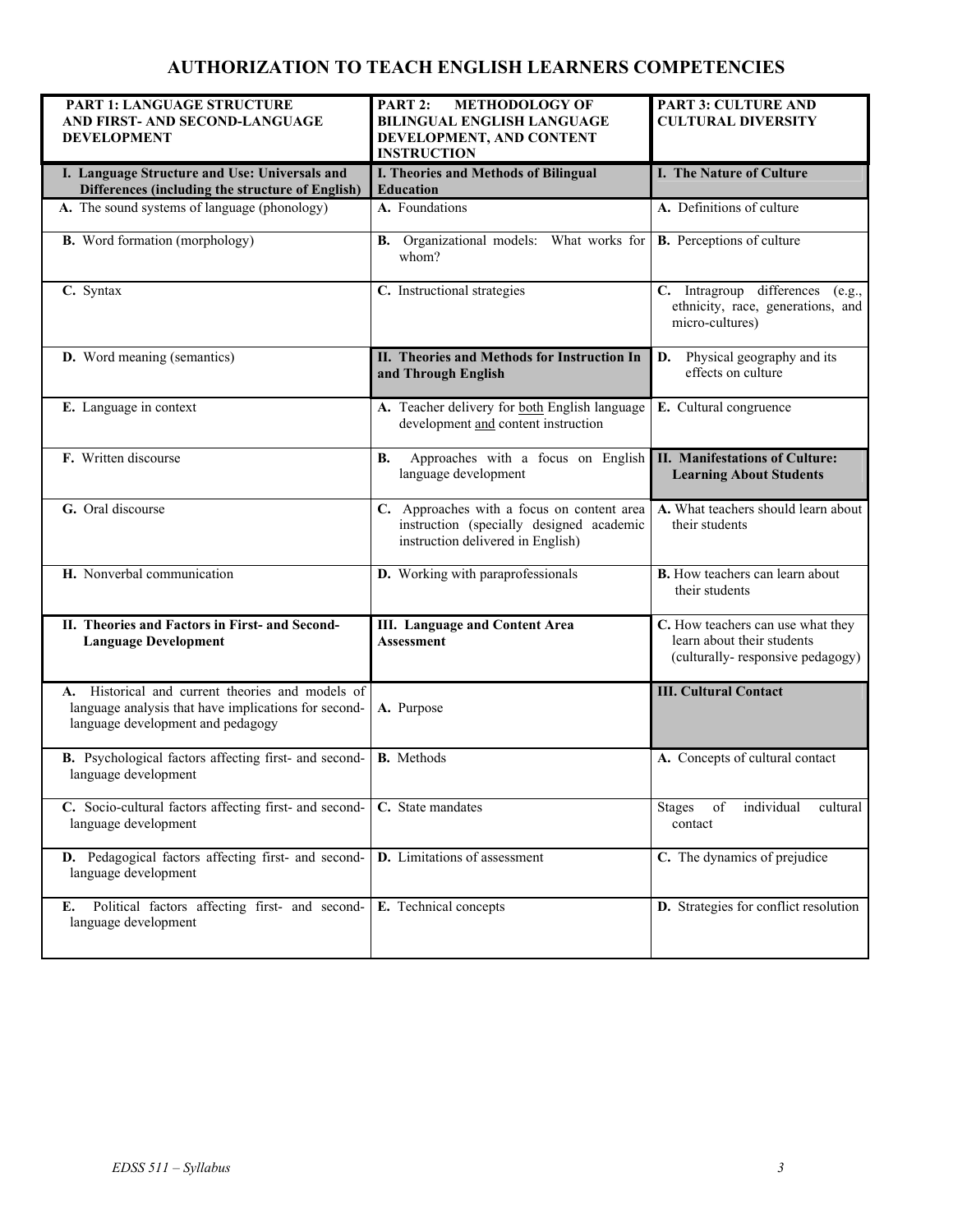#### **Required Texts and Resources**

- Borich, Gary D. (1999). *Observation Skills for Effective Teaching.* (3<sup>rd</sup> ed.). Upper Saddle River, NJ: Prentice-Hall. [shared with EDSS 530, Professor Keating]
- Callahan, Joseph F., Leonard H. Clark, and Richard D. Kellough. (1998). *Teaching in the Middle and Secondary Schools.* (7<sup>th</sup> ed.). Upper Saddle River, NJ: Merrill.
- Choate, J.S. (2000). *Successful Inclusive Teaching*. (3rd ed.). Needham Heights, MA: Allyn and Bacon. [shared with all courses in the program]
- Course Website: http://courses.csusm.edu (WebCT used for online coursework and communications)

Rethinking Schools. (1994). *Rethinking Our Classrooms,* Volume 1. (ROC)

Villa, R., and Thousand, J. (1995). *Creating an Inclusive School.* Alexandria, VA: Association for Supervision and Curriculum Development. [This text is required reading for EDUC 350. If you didn't take this prerequisite class at CSUSM, you'll need to buy and read the book on your own. Reference will be made to it in several courses throughout the year.]

### **Choice Books (choose ONE to read after attending first class)**

- 1. Gardner, Howard. (2000). *Intelligence Reframed: Multiple Intelligences for the 21st Century.* Basic Books.
- 2. Gruwell, Erin. (1999). *The Freedom Writers Diary*. Doubleday.
- 3. Kohn, Alfie. (1996). *Beyond Discipline: From Compliance to Community*. Association for Supervision and Curriculum.
- 4. Marzano, Robert J. (2000) *Transforming Classroom Grading.* Association for Supervision & Curriculum Development.
- 5. Pipher, Mary. (1995). *Reviving Ophelia: Saving the Selves of Adolescent Girls.* Ballantine Books.
- 6. Pollack, William S. and Mary Pipher. (1999) *Real Boys: Rescuing Our Sons from the Myths of Boyhood*. Owl Books.
- 7. Rose, Mike*.* (1996). *Possible Lives.* Penguin.
- 8. Tomlinson, Carol Ann. (2001). *How to Differentiate Instruction in Mixed-Ability Classrooms.* Association for Supervision & Curriculum Development.

## **Other Texts Worth Reading Early in Your Career**

Fried, Robert L. (1995). *The Passionate Teacher*. Boston, MA: Beacon Press. Nelson, J., Lott, L., & Glenn, H.S. (1997). *Positive Discipline in the Classroom.*  $(2^{nd}$  ed.). Rocklin, CA: Prima Publishing.

Palmer, Parker. *The Courage to Teach*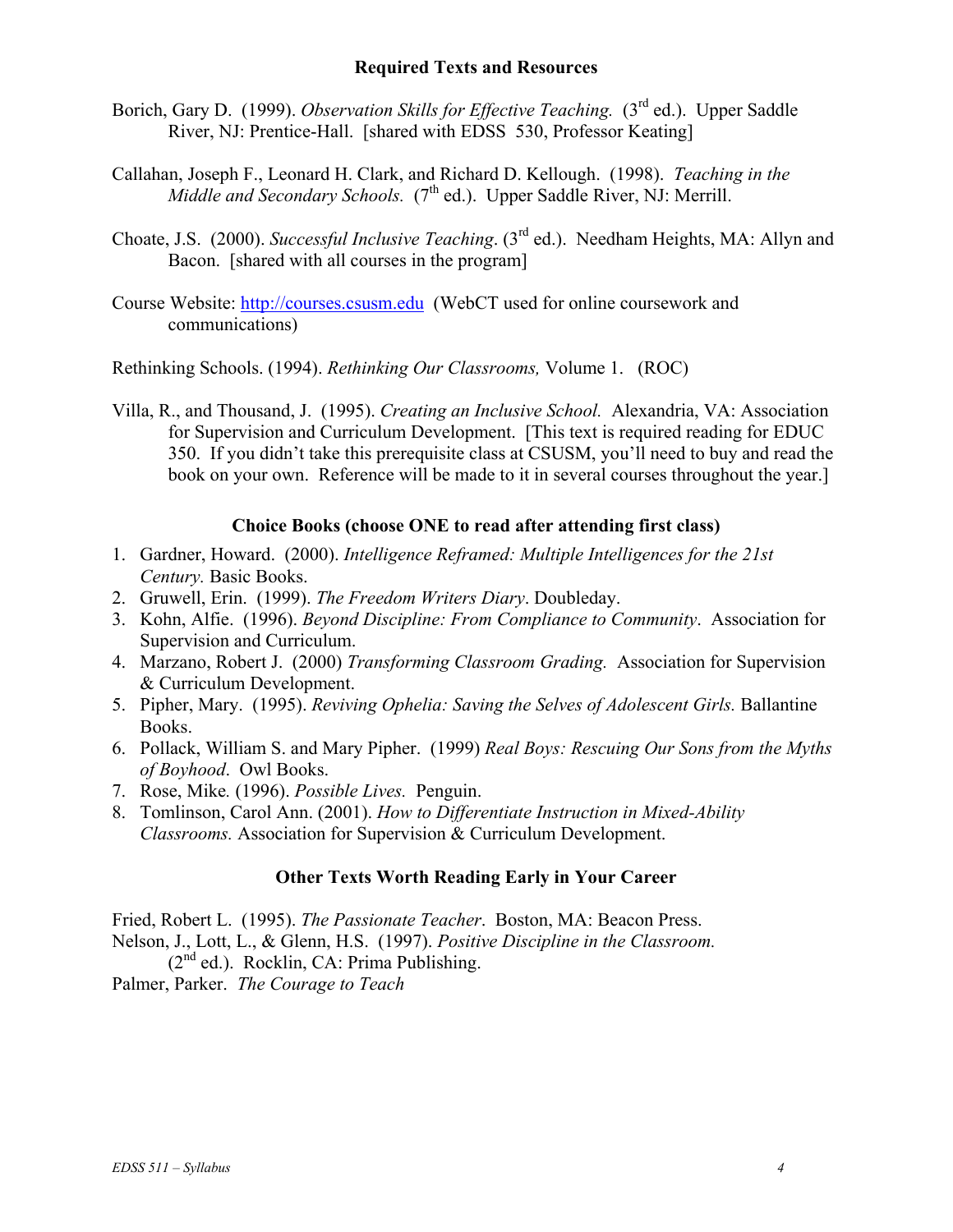### **Assignments**

- **Highly Effective Teacher Attributes:** See page 9-10 for a full description. Generally, these attributes have to do with professional and responsible behavior and work habits. (Scored on a 4-point rubric)
- **Reading Responses/Participation**: Critical, engaged discussion will make this a richer class for all of us. In preparation for this kind of thoughtful discourse, you will be responsible for reading and responding to a variety of texts in a variety of ways. Response methods will be introduced and explained in class. The goal of all reading responses is to help you better contemplate, organize, and understand your reading and to be better prepared for thoughtful discussion. If your responses cease to function in these ways and seem to be "busy work" then you need to adjust what you're doing. Seek alternative ways of responding in order to meet the goal—it is your responsibility to make the work worthwhile. Ask for help if you need it. Come to class prepared to participate fully, using your reading responses as a "jumping off" point. Because you will be reading your "Choice book" over the course of the eight weeks, your reading responses will be on-going. For this book, you should keep a series of notes (margin notes/annotations, post-it notes in the book, separate paper notes, etc.) that you can use for literature discussions with your colleagues who have read the same book. These notes will be checked-off as credit/no credit, not collected. (Scored on a 4-point rubric)
- **Observation Reports:** Two "reports" will be generated which focus on two specific elements of classroom life and student behavior. The focus of each observation is described in the Borich text: higher thought processes (chapter 12) and instructional variety (chapter 8). A format for the reports as well as a student sample can be found on WebCT and will be discussed in class. This assignment requires observation time in a classroom. (Each scored on a 4-point rubric)
- **Unit and Lesson Plans:** Students will develop a unit plan and two lesson plans relevant to their content area. The unit plan will include student/class background, objectives, instructional and assessment strategies, timeline, and reflection. This assignment requires consultation with a practicing teacher in your content area who views planning as a serious part of their professional responsibilities—preferably your cooperating teacher. Assignment details and a student sample can be found on WebCT. (Scored on a 4-point rubric)
- **Reflective Writing:** Reflective paper in response to the reading "Courage for the Discouraged." Assignment details can be found on WebCT. (Scored on a 4-point rubric)
- **SST:** Participation in a group presentation modeling the SST process. Preparation for this assignment will take place in class and through some online work. Assignment details can be found on WebCT. (Scored on a 4-point rubric)
- **Special Education Matrix: The Thirteen Handicapping Conditions:** Students will create a master chart that includes information about environmental, curricular, instructional, and assessment adaptations and accommodations for students who qualify for special education according to the state and federal criteria under any of the 13 handicapping conditions. Further instructions can be found on WebCT and will be explained in class.(Scored on a 4 point rubric)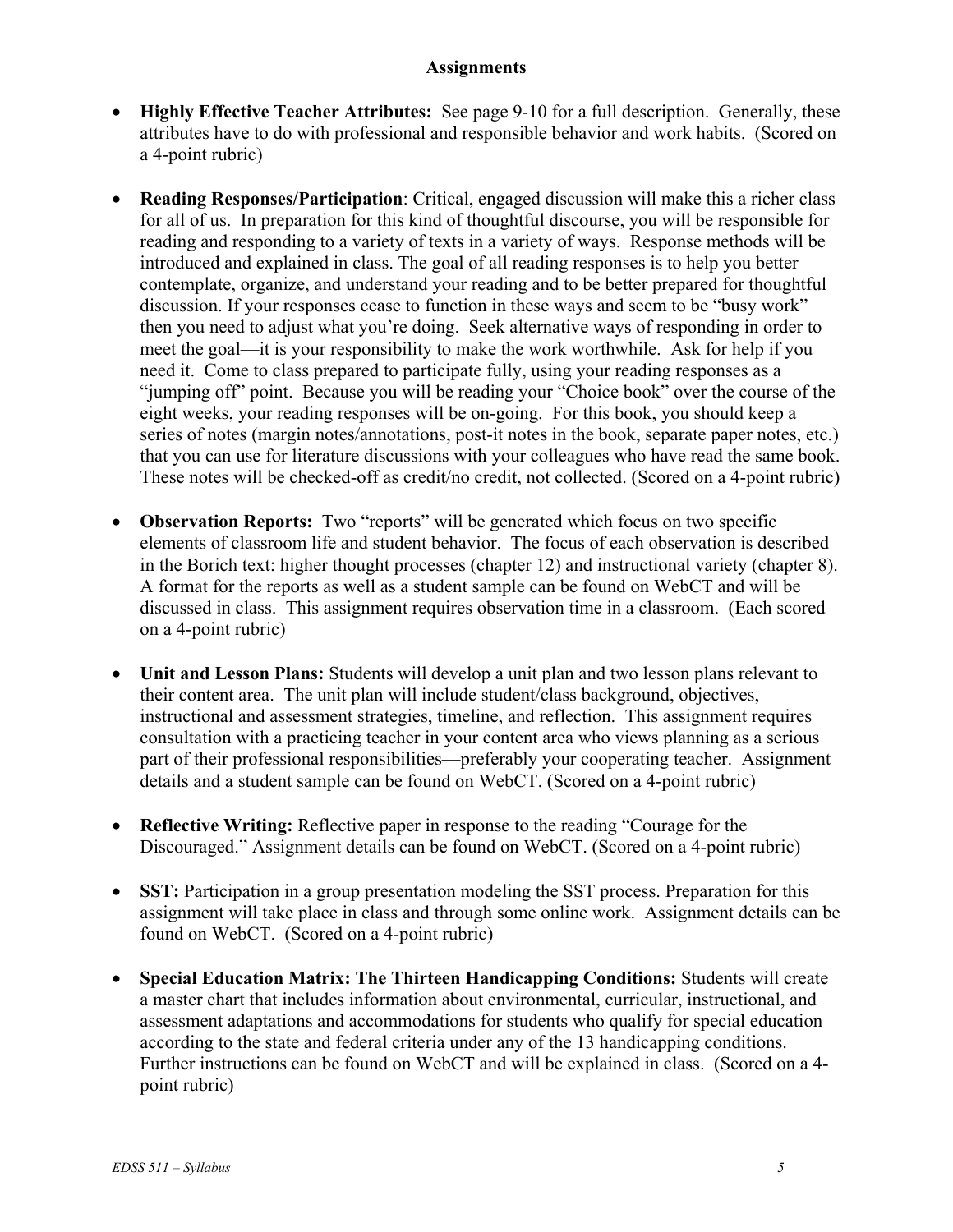### **Recap of Assignment Weights and Due Dates**

### *All the major assignments carry the same weight with the exception of the Special Education Matrix and the Unit Plan; these are each worth double. Each assignment is graded on a 4 point rubric.*

### *As per the Summative Assessment Criteria (page 7), to be eligible for a B or an A all major assignments must have been attempted.*

| <b>Highly Effective Teacher Attributes</b>                                                                                                                                                                     | Due: ongoing to end of course  |  |  |
|----------------------------------------------------------------------------------------------------------------------------------------------------------------------------------------------------------------|--------------------------------|--|--|
| <b>Reading Responses/Participation—including:</b><br>Assigned reader responses (see calendar)                                                                                                                  | Due: see calendar (throughout) |  |  |
| Discussion board postings for CoE Mission Statement (1 & 2 due no later than 10/6; 3 &<br>4 due no later than $10/27$ )                                                                                        |                                |  |  |
| Literature circle participation and whole class sharing (9/15, 9/24, 10/8, 10/27)<br>Learning theories poster session and synthesis quickwrite (9/17, 9/22, 9/24)<br>Other in-class role plays, reviews, etc.) |                                |  |  |
| <b>Reflective Writing ("Courage" article)</b>                                                                                                                                                                  | Due: $9/15$                    |  |  |
| <b>Observation Report #1: Instructional Variety</b>                                                                                                                                                            | Due: $10/6$                    |  |  |
| <b>Special Education Matrix</b>                                                                                                                                                                                | Due: 10/8                      |  |  |
| <b>SST (Student Study Team)</b>                                                                                                                                                                                | Due: $10/13$                   |  |  |
| <b>Observation Report #2: Higher Thought Processes</b>                                                                                                                                                         | Due: $10/15$                   |  |  |
| <b>Unit and Lesson Plans</b>                                                                                                                                                                                   | Due: 10/27                     |  |  |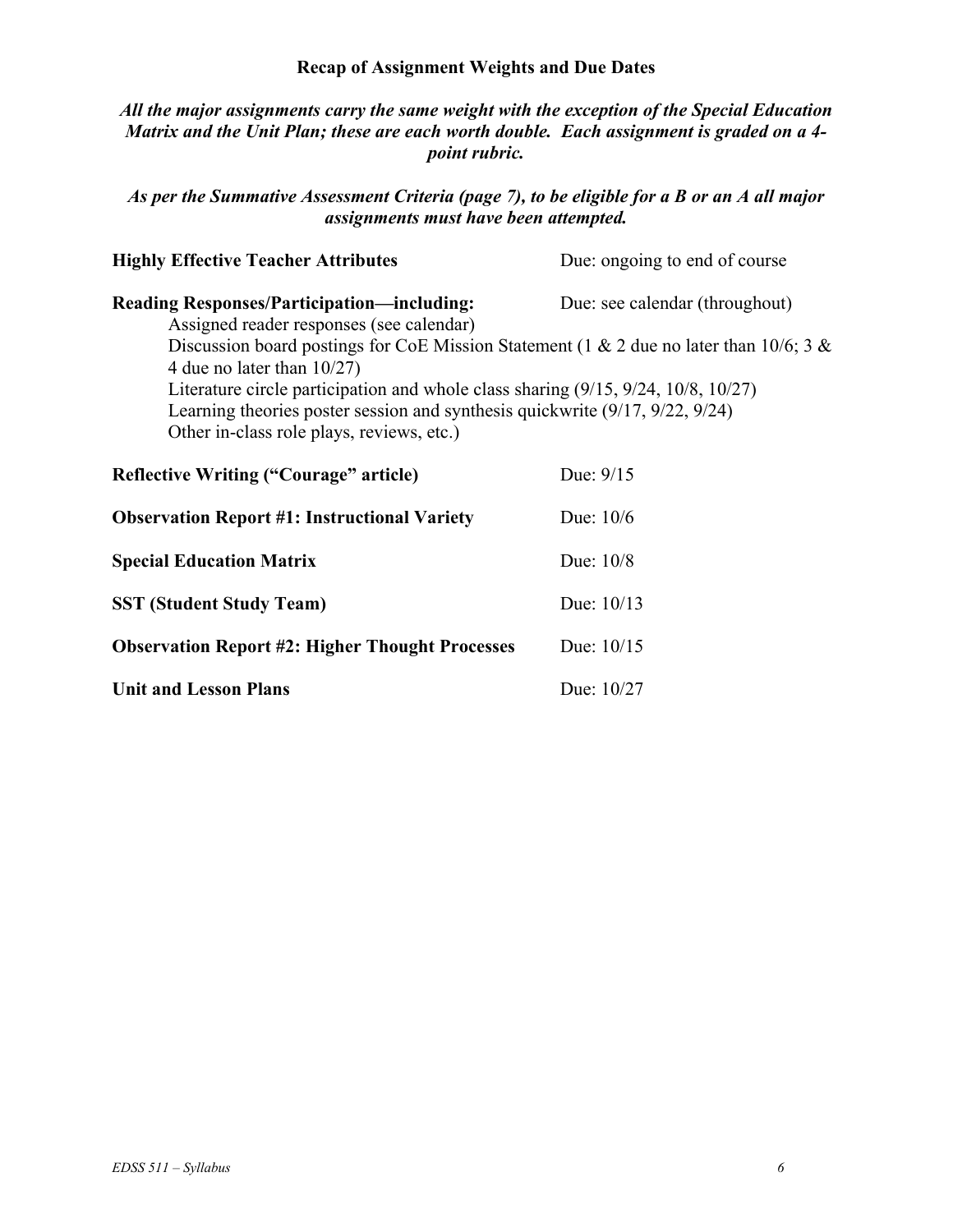### **Summative Assessment Criteria for EDSS 511**

#### **"A" students:**

- 1. demonstrate serious commitment to their learning, making full use of the learning opportunities available to them and searching out the implications of their learning for future use.
- 2. complete ALL major assignments thoroughly, thoughtfully, and professionally, receiving 3.5 4 average on all assignments.
- 3. make insightful connections between all assignments and their developing overall understanding of teaching and learning; they continually question and examine assumptions in a genuine spirit of inquiry.
- 4. show high level achievement of or progress toward course goals (see syllabus).
- 5. always collaborate with their colleagues in professional and productive ways, working with integrity to enhance each participant's learning .
- 6. consistently complete all class preparation work and are ready to engage in thoughtful and informed discourse.
- 7. demonstrate responsibility to meeting attendance requirements (see syllabus).

### **"B" students:**

- 1. comply with the course requirements and expectations.
- 2. complete ALL major assignments, usually thoroughly, thoughtfully, and professionally, receiving 2.5 –3.5 on assignments.
- 3. usually connect assignments to their developing overall understanding of teaching and learning; may be satisfied with "accepting" their learning as it's "received" without examining, very deeply, their and others' assumptions or seeking a deeper understanding of the implications.
- 4. show reasonable achievement of or progress toward course goals (see syllabus).
- 5. generally collaborate with their colleagues in professional and productive ways, enhancing each participant's learning.
- 6. complete most class preparation work and are usually ready to engage in thoughtful and informed discourse
- 7. demonstrate responsibility to meeting the attendance requirements (see syllabus).

#### **"C" students:**

- 1. demonstrate an inconsistent level of compliance to course requirements and expectations.
- 2. complete ALL assignments but with limited thoroughness, thoughtfulness, and/or professionalism, receiving  $2 - 2.5$  average on all assignments, OR fail to complete one major assignment.
- 3. make limited connections between assignments and their developing overall understanding of teaching and learning; may not be open to examining assumptions or implications.
- 4. attempt but show limited progress in achieving course goals (see syllabus).
- 5. collaborate with their colleagues in ways that are not always professional or productive; participant's may be distracted from learning.
- 6. complete some class preparation work and are generally under-prepared to engage in thoughtful or informed discourse.
- 7. meet the minimum attendance requirements (see syllabus).

**"D" or "F" students** fail to meet the minimum requirements of a "C." The specific grade will be determined based on rate of assignment completion, attendance, etc.

## **GRADING NOTES**

 $\triangleright$  Students must meet the attendance and average assignment score requirements to be eligible for the grade described. They are "prerequisites" for being eligible for a particular grade.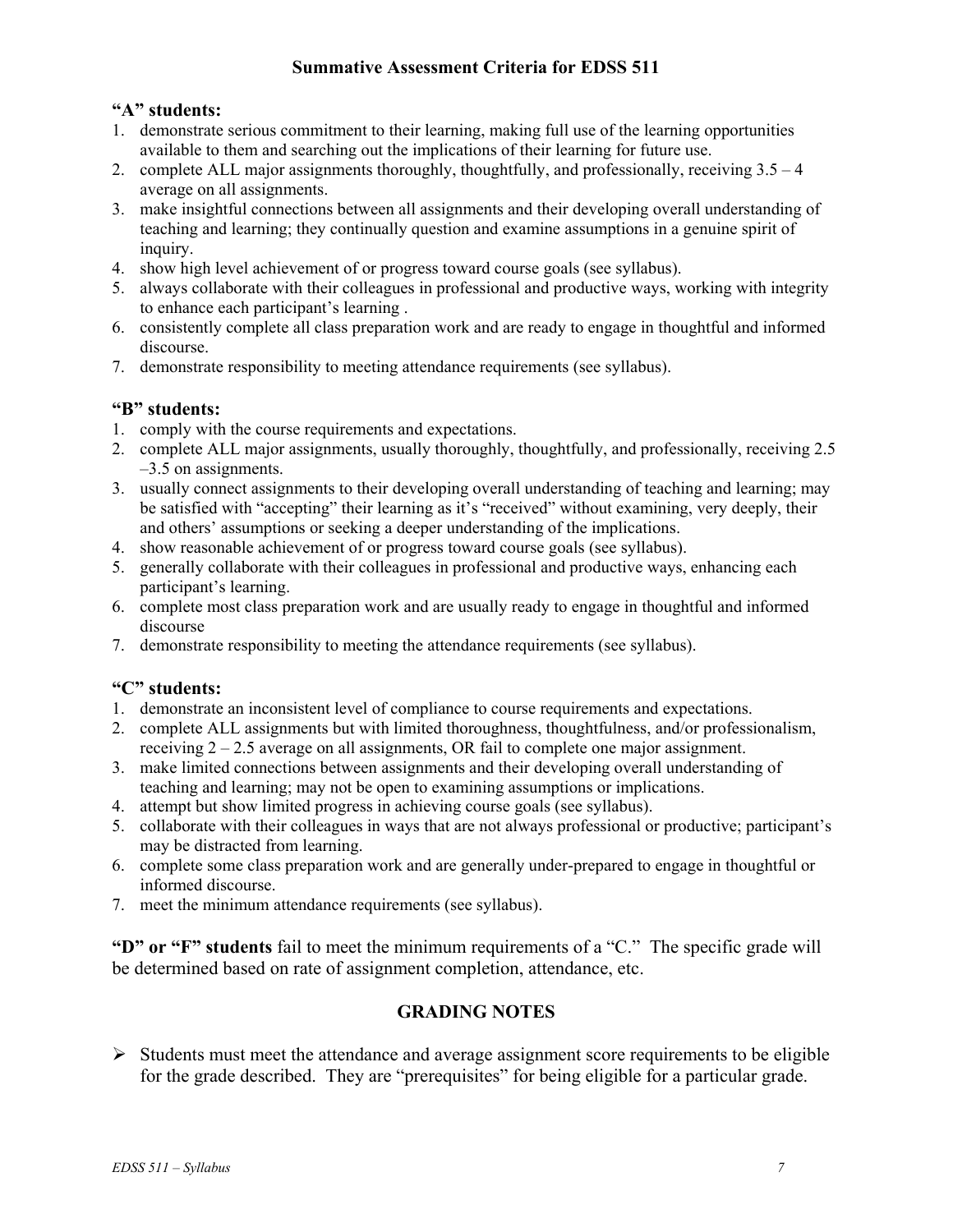- $\triangleright$  Students falling in between grade levels will earn a + or at the instructor's discretion, depending on where they meet the criteria most fully.
- $\triangleright$  In order to receive a California State Teaching Credential, you must maintain a B average in your College of Education classes and receive no lower than a C+ in any one course. A grade lower than a C+ indicates serious concern about a student's readiness for a teaching credential—significant concerns exist about his/her quality of learning, quality of work, etc. If you are concerned about meeting this requirement at any time, you should talk with your instructor immediately.

**Note:** Teacher education is a professional preparation program. Students will be expected to adhere to standards of dependability, academic honesty and integrity, confidentiality, and writing achievement. Because it is important for teachers to be able to effectively communicate their ideas to students, colleagues, parents, and administrators, writing that is original, clear and error-free is a priority in the College of Education.

All ideas/material that are borrowed from other sources must have appropriate references to the original sources. Any quoted material should give credit to the source and be punctuated with quotation marks.

#### **Attendance**

**CoE Policy:** Due to the dynamic and interactive nature of courses in the CoE, all students are expected to attend all classes and participate actively. At a minimum, students must attend more than 80% of class time, or s/he may not receive a passing grade for the course at the discretion of the instructor.

**Instructor Application of the Policy:** If two class sessions are missed, or if the student is late (or leaves early) more than three sessions, s/he cannot receive a grade of "A". If three class sessions are missed, the highest possible grade that can be earned is a "C+". If extenuating circumstances occur, the student should contact the instructor as soon as possible to make appropriate arrangements.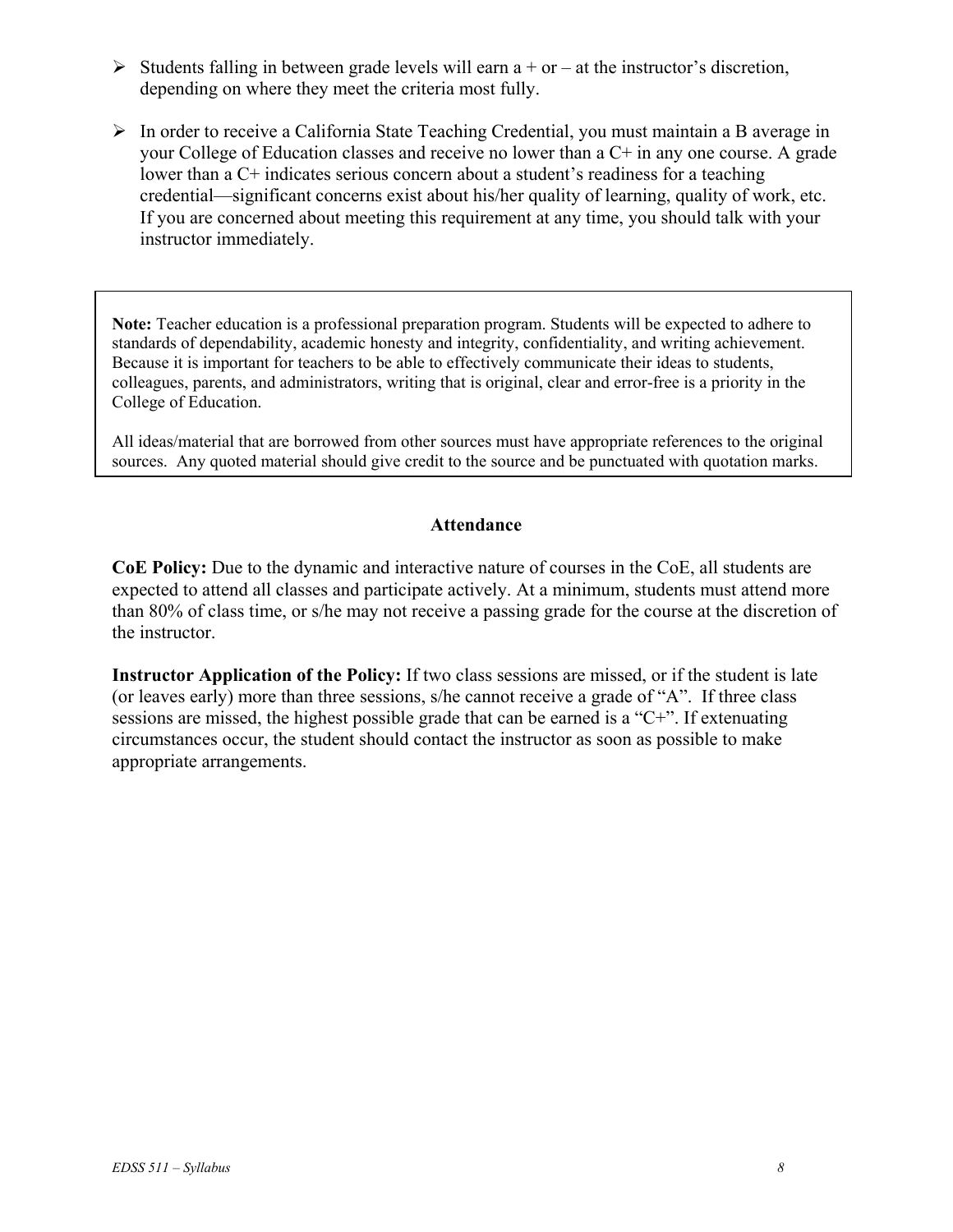#### *The Maintenance and Development of Positive Teacher Behaviors in the College of Education Courses*  (These are the AFFECTIVE objectives for our single subject courses.)

#### **Purpose/Rationale**

A variety of practitioner and university research suggests the importance of linking affective objectives (feelings, attitudes, values, and social behaviors) to all cognitive objectives (mental operations, content knowledge) in all subject areas (Roberts and Kellough, 2000). Krathwohl, Bloom and Masia (1964) developed a useful taxonomy for teachers to use in defining and implementing affective objectives. These student behaviors are hierarchical from least internalized to most internalized: 1) receiving; 2) responding; 3) valuing; 4) organizing; 5) internalizing and acting. There is a correlation between students' academic success and the degree to which teachers incorporate these affective objectives (Roberts and Kellough, 2000; Baldwin, Keating and Bachman, 2003).

In order for teachers to facilitate and integrate these affective expectations into their own teaching, it is essential that they demonstrate corresponding personal attributes (characteristics, qualities) in their own learning. In light of this, it is critical for pre-service teachers to be given an overall dispositional model (a range of these personal attributes) that can be used by them, as future teachers, and that illustrates the importance of and encourages the practice of these attributes. This dispositional model generally reflects the high expectations of quality teaching such as enthusiasm, positive attitudes, positive interactions and supportive interpersonal relationships within the teaching environment. In summary, there is a general consensus within the educational community that these attributes are considered highly desirable professional qualities in teachers (with an obvious range of individual manifestations) that will assist in promoting successful teaching and learning outcomes (Stone, 2002; McEwan, 2002; Dewey, 1910).

#### **Scoring Criteria**

Each of these seven attributes will be scored on a 4-point rubric in terms of level of accomplishment. Reflective and "supported" assessment is the goal; you will be asked for evidence in support of your scores. "Perfection" (all 4's) is NOT the goal. While these attributes define professional and collegial behavior to which we expect all students to aspire, it is recognized that individuals will have areas in need of improvement (we are, after all, human!). Earning full credit for this "assignment" is predicated on your ability to provide evidence of your assessments and your ability to work conscientiously toward increased accomplishment. Peer input, self-evaluation, and intermediate conferences will assist in formative assessments.

- 4 = **Exceeds expectations:** Student has demonstrated an especially high level of functioning with respect to this attribute (no sub par examples)
- 3 = **Meets expectations:** Student has demonstrated an acceptable level of functioning with respect to this attribute (some qualities may be high while others are more limited; while there is room for continued growth, this student is generally solid; no concerns exist)
- 2 = **Below expectations**: Student has demonstrated inconsistent levels of functioning with respect to this attribute; the student is on his/her way to meeting expectations, but needs time or a conscientious focus on this attribute in order to do so (numerous limitations or examples noted)
- 1 = **Well below expectations**: Student has demonstrated a low level of functioning with respect to this attribute (serious overall limitations noted in this area)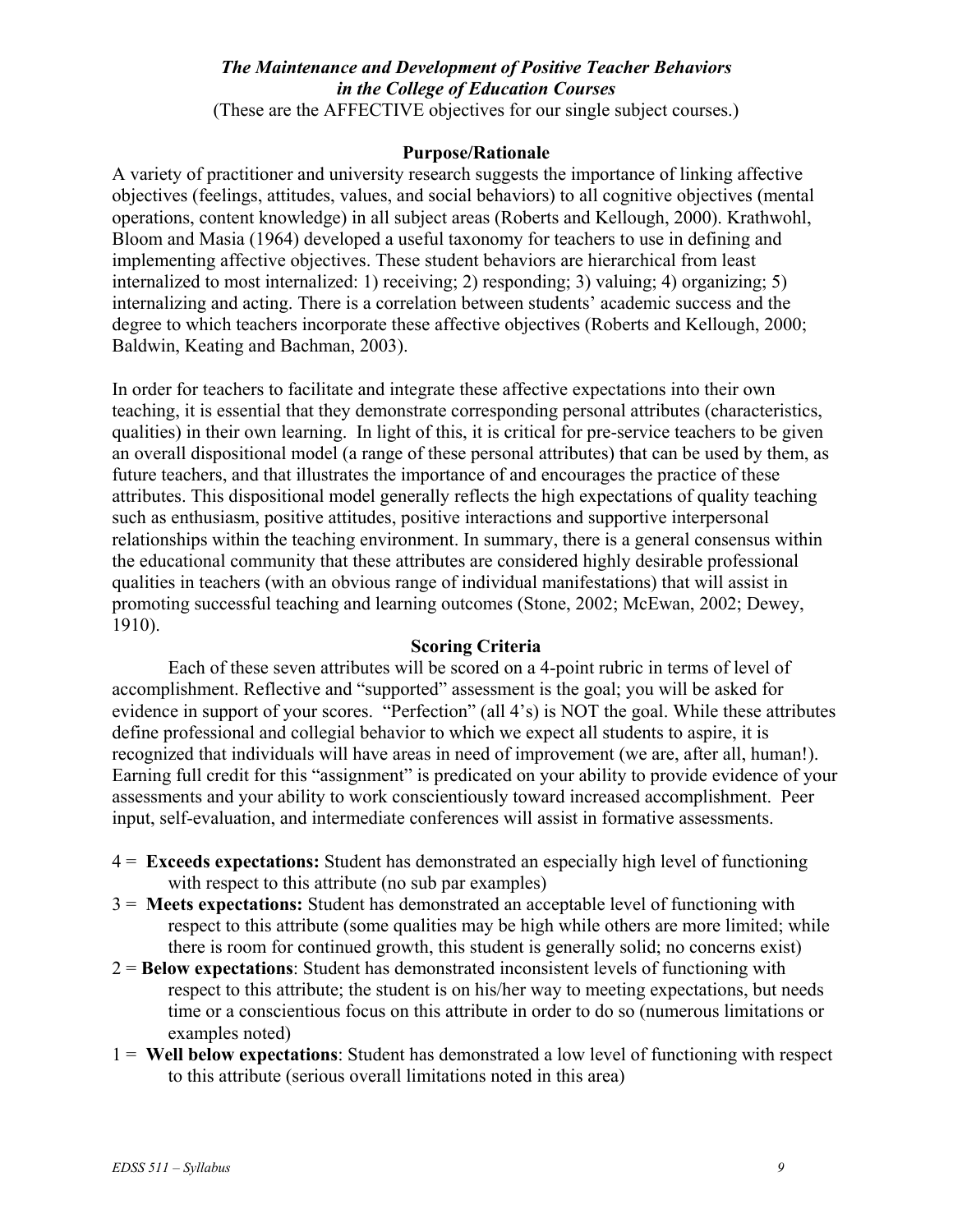## **Generally Accepted Attributes of Highly Effective Teachers (as seen in pre-service programs)**

(Roberts and Kellough, 2000; Stone, 2002; McEwan, 2002; Baldwin, Keating and Bachman, 2003; Johnson and Johnson, 1994; COE Mission Statement, 1997)

### *The following will be used as a guideline for defining each attribute:*

- 1. **General classroom attendance, promptness, and participation:** is on time, respects time boundaries (breaks, etc.), regularly attends class, and actively participates.
- 2. **Attention to classroom discussion protocols** (per Epstein's Five Stage Rocket)**:** respects time limitations, recognizes and respects the perspectives of fellow classmates, gives wait time, listens actively, uses non-interruptive skills, mediates disagreements by working to understand others' perspectives and finding common ground, genuinely encourages all to participate.
- 3. **Social and cooperative skills (as illustrated in cooperative projects)**: assumes responsibility of one's roles, is open to consensus and mediation, effectively communicates ideas, attends group meetings, is dependable, respects others' ideas, expects quality work from self and colleagues, manages time effectively, uses organizational skills and leadership skills, is assertive but not aggressive, uses reflection as a means of evaluation, motivates and offers positive reinforcement to others.
- 4. **Attention to assignments:** meets time deadlines, produces quality products, responds cooperatively to constructive criticism, uses rubrics or other stipulated criteria to shape an assignment, prioritizes tasks and performs/supervises several tasks at once.
- 5. **General classroom demeanor:** is professional, creative, kind, sensitive, respectful, has a sense of humor, is supportive of fellow classmates and instructors; recognizes others' perspectives as valid and works to include all "voices" in the classroom; is aware of and responsive to issues and behaviors that might marginalize colleagues in the classroom.
- 6. **Flexibility:** is responsive when reasonable adjustments to the syllabus, curriculum, schedule, and school site assignments become necessary (common to the educational arena); can work through frustrations by problem-solving with others and not letting emotional responses dominate or impair thinking; "bounces" back easily; can work calmly under stress.
- 7. **Openness to and enthusiasm for learning:** can engage with a variety of educational ideas with an open mind and a sense of exploration; demonstrates passion for and metacognition of learning across the curriculum and within discipline areas; takes advantage of learning opportunities and seeks out additional opportunities for learning.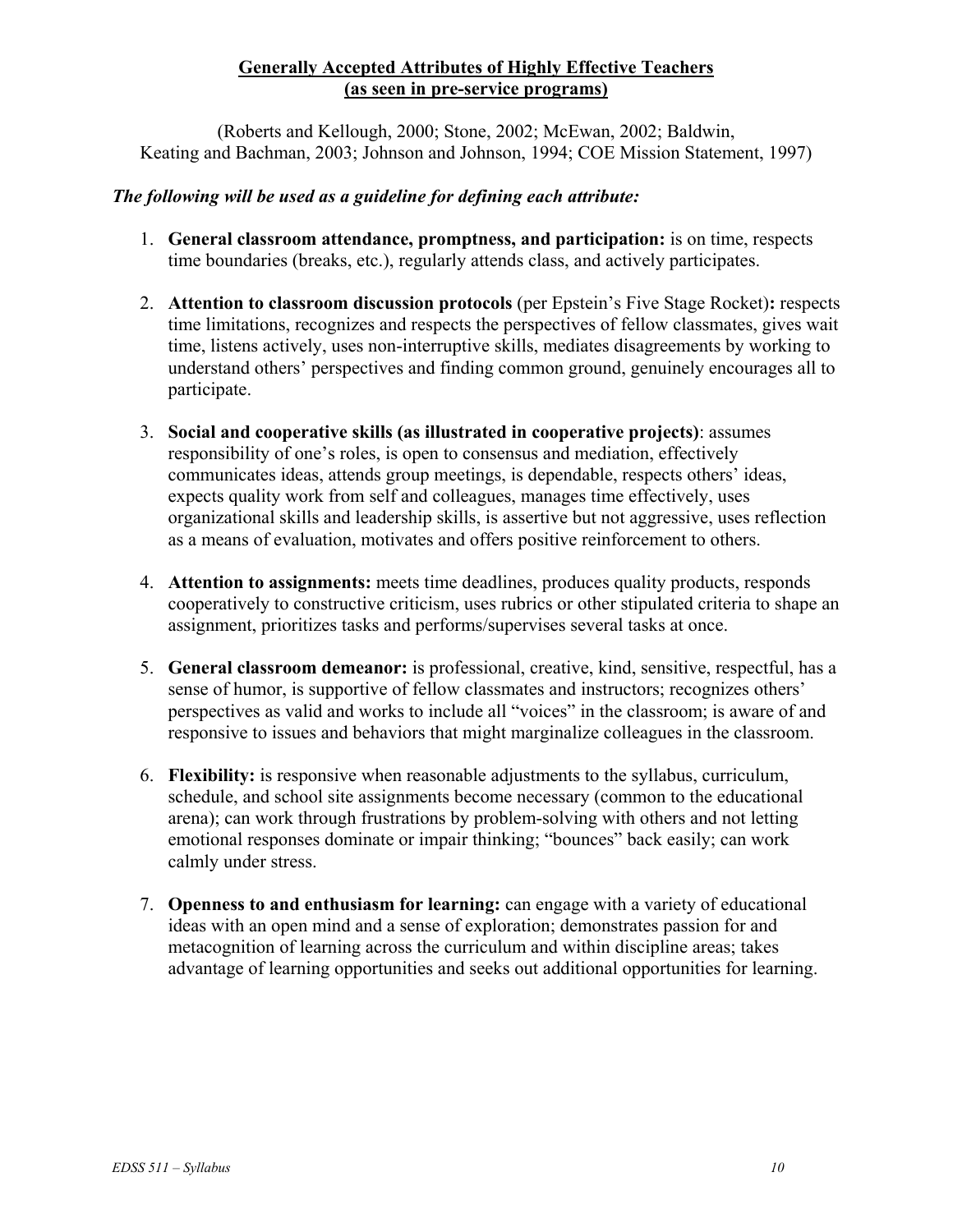| <b>Date</b>                                    | <b>Topic</b>                                                                                                                                                                                                                                 | <b>Reading Assignment Due</b>                                                                                                                                                                                                                                                                     | <b>Assignment Due</b>                                                                                                                                                                                                                                                                                                                                                                                                              |  |
|------------------------------------------------|----------------------------------------------------------------------------------------------------------------------------------------------------------------------------------------------------------------------------------------------|---------------------------------------------------------------------------------------------------------------------------------------------------------------------------------------------------------------------------------------------------------------------------------------------------|------------------------------------------------------------------------------------------------------------------------------------------------------------------------------------------------------------------------------------------------------------------------------------------------------------------------------------------------------------------------------------------------------------------------------------|--|
| #1<br>Wed., 9/3<br>(Single<br>Subject<br>Team) | Orientation/team-<br>building (combined<br>w/EDSS 530                                                                                                                                                                                        | Download and review<br>٠<br>the Single Subject<br>Credential Handbook<br>(full-time) from the<br>CoE webpage:<br>www.csusm.edu (go<br>to the CoE under the<br>department directory)<br>If the Villa/Thousand<br>text was not read<br>during EDUC 350,<br>this would be a good<br>time to read it. | Questions you want to ask<br>$\bullet$<br>about the information in the<br>program handbook.                                                                                                                                                                                                                                                                                                                                        |  |
| #2<br>Mon., 9/8<br>(Mullen and<br>Mauerman)    | Purpose, perceptions,<br>and philosophy of<br>teaching<br>CSTP and TPE's<br>Introduction to<br>WebCT for online<br>work                                                                                                                      | Course syllabus<br>$\bullet$<br>downloaded, read,<br>and printed (from<br>COE webpage or<br>WebCT)<br>Callahan: Mod. 1<br>ROC: 4-5, 19-22, 30-<br>33 & 35-38, 50-55                                                                                                                               | Bring any syllabus questions<br>٠<br>you have to class<br>Reader response: double-entry<br>$\blacklozenge$<br>journal for one of the readings<br>and exercise 1.1 (page 25 in<br>Callahan)<br>Be sure university computer<br>account is activated.<br>Note: find your previously<br>٠<br>written philosophy of teaching<br>or belief statements from<br>EDUC 350 or equivalent. Keep<br>in your notebook until later in<br>course. |  |
| #3<br>Wed., 9/10<br>(Mullen and<br>Mauerman)   | Professional<br>ethics/legal<br>responsibilities<br>Set up literature circle<br>groups<br>Democratic and<br>inclusive classrooms:<br>building an<br>environment to nurture<br>the circle of courage<br>and respect adolescent<br>development | "Courage for the<br>Discouraged" article<br>(Available on<br>WebCT)<br>Choate: Ch. 1                                                                                                                                                                                                              | Reader response: Create a<br>visual response (symbolic or<br>literal) that demonstrates the<br>four areas of the circle of<br>courage.<br>Make margin notes in Choate,<br>٠<br>highlighting ideas you<br>especially want to remember.<br>Identify your $1st$ , $2nd$ , & $3rd$<br>٠<br>choice of books from the<br>"Choice" list to read. Bring<br>your choices to class (not the<br>book yet).                                    |  |

# **Tentative Calendar (Subject to Change)**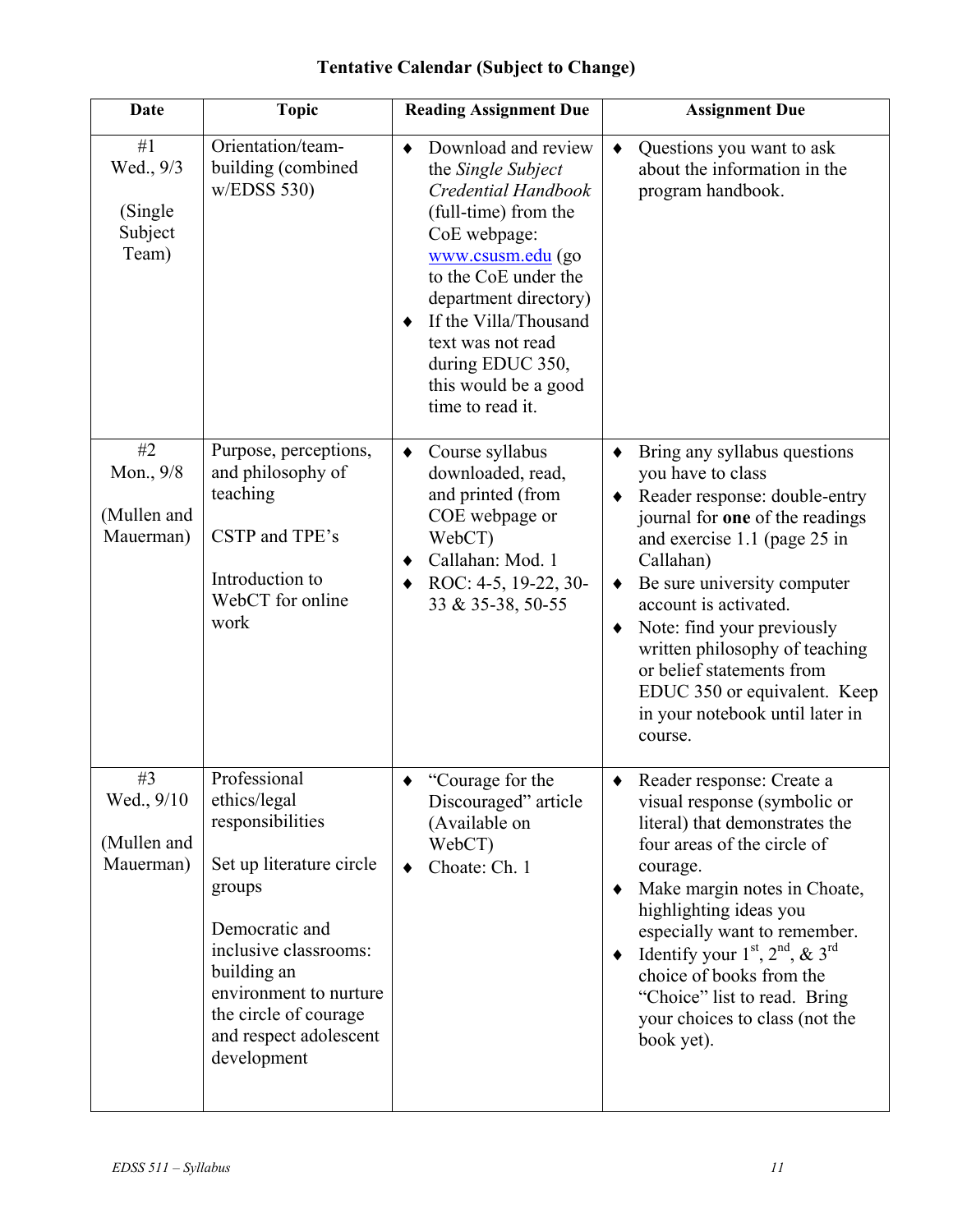| #4<br>Mon., 9/15<br>(Mullen and<br>Mauerman) | Choice book literature<br>circles meet<br>Democratic<br>classrooms and<br>adolescent<br>development (cont.)                                                                                                                  |                                                                                            | $\blacklozenge$ | Reflective writing assignment<br>for "Courage" article—see<br>WebCT (Under "Assignments")<br>for details. Submit paper to<br>Leslie online via WebCT mail.<br>Finish "Strategy Recap" started<br>in class last Wednesday.<br>Bring choice book to class.                                                                                                                                                                                                                                                                 |
|----------------------------------------------|------------------------------------------------------------------------------------------------------------------------------------------------------------------------------------------------------------------------------|--------------------------------------------------------------------------------------------|-----------------|--------------------------------------------------------------------------------------------------------------------------------------------------------------------------------------------------------------------------------------------------------------------------------------------------------------------------------------------------------------------------------------------------------------------------------------------------------------------------------------------------------------------------|
| #5<br>Wed., 9/17<br>(Mullen)                 | Learning and learning<br>theories                                                                                                                                                                                            | Callahan: Mod. 2                                                                           | ٠               | Reader response: Download the<br>free trial version of Inspiration<br>software from<br>www.inspiration.com (do NOT<br>wait until the last minute to do<br>this!) Using this software,<br>create a graphic organizer that<br>helps you to organize the major<br>ideas from module 2. Print the<br>organizer to bring to class. If<br>you do not have a computer at<br>home, make arrangements to<br>complete this assignment with a<br>partner who does have a<br>computer or come to school and<br>use the computer lab. |
| #6<br>Mon., 9/22<br>(Mullen)                 | Learning and learning<br>theories<br>Model Borich<br>observation report                                                                                                                                                      | ROC: 126-128, 134-<br>135 and 178-181<br>Borich: Ch. 7:<br>"Looking for Lesson<br>Clarity" | ٠               | Reader response: Margin<br>notes/annotations (written in<br>book or on post-its) for all<br>articles and Borich<br>Bring both books to class                                                                                                                                                                                                                                                                                                                                                                             |
| #7<br>Wed., 9/24<br>(Mullen and<br>Mauerman) | Learning $&$ learning<br>theories (cont.)<br>Choice book literature<br>circles meet<br>Learning for the<br>typical "atypical"<br>student: introduction<br>to the handicapping<br>conditions matrix<br>(assign matrix groups) | Choate: Ch. 2<br>1st chunk of choice<br>book                                               |                 | Reader response: Margin<br>notes/annotations. Be prepared<br>to use information from Chapter<br>2 for an in-class case study<br>activity.<br>Bring choice book to class.                                                                                                                                                                                                                                                                                                                                                 |
| #8<br>Mon., 9/29                             | Planning and<br>instructional<br>strategies: the big                                                                                                                                                                         | Callahan: Mods. 3<br>and 4 (except<br>"Curriculum                                          |                 | Reader response: complete the<br>organizer given to you in class<br>or available via WebCT (this is                                                                                                                                                                                                                                                                                                                                                                                                                      |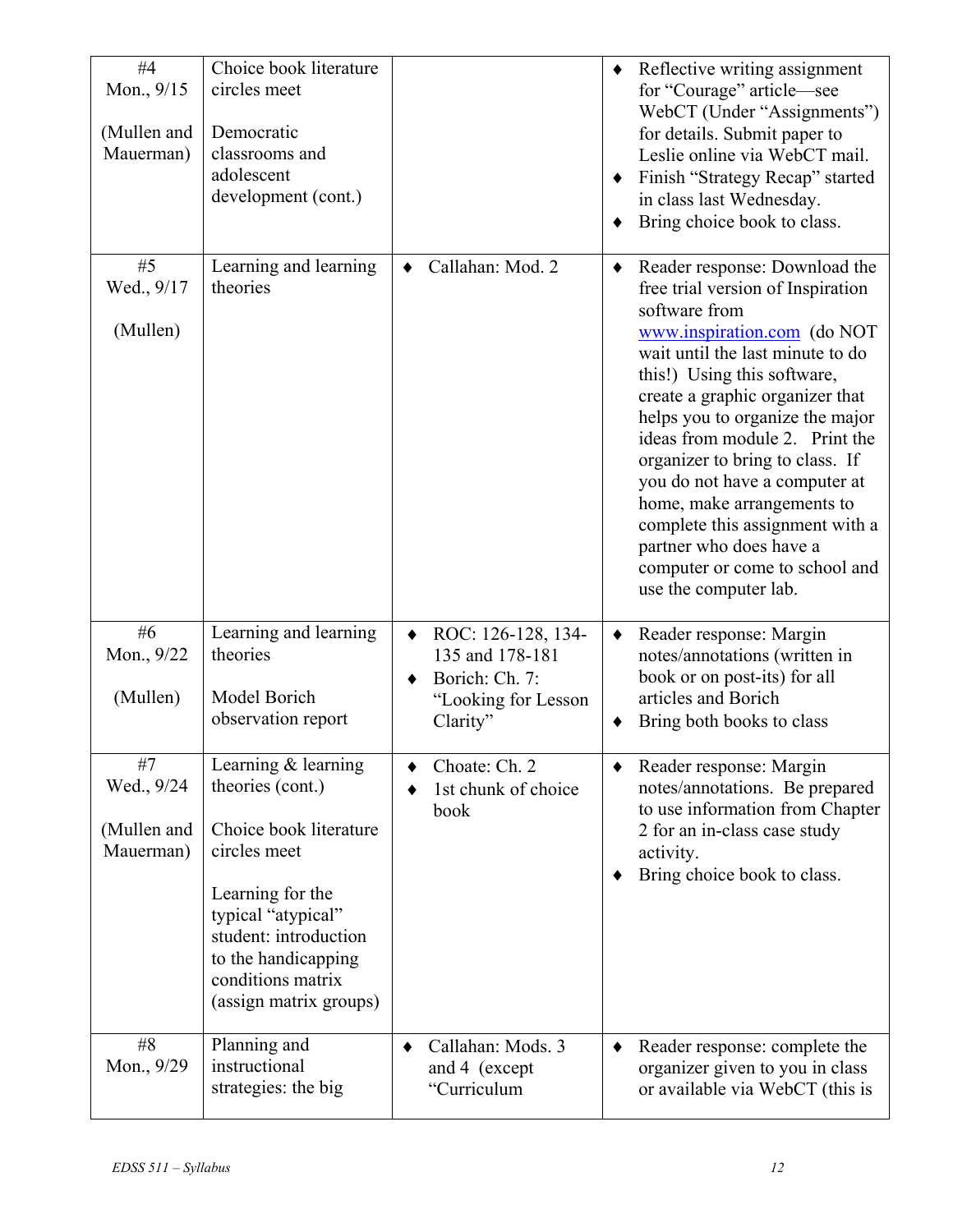| (Mullen)                        | picture down to lesson<br>plans                             | Integration" pages<br>$123 - 132$<br>Download, review,<br>and bring your<br>content area's<br>frameworks or<br>standards-grades 6-<br>12 (available at<br>www.cde.ca.gov) |        | a pre-established organizer)<br>Complete exercises 3.7, 3.9,<br>3.10, and 4.5 (questions 3, 6, 7,<br>8) as you read Callahan.                                                                                                                                                                                                                                                                                                                                                                                                                                                                                                                                       |
|---------------------------------|-------------------------------------------------------------|---------------------------------------------------------------------------------------------------------------------------------------------------------------------------|--------|---------------------------------------------------------------------------------------------------------------------------------------------------------------------------------------------------------------------------------------------------------------------------------------------------------------------------------------------------------------------------------------------------------------------------------------------------------------------------------------------------------------------------------------------------------------------------------------------------------------------------------------------------------------------|
| #9<br>Wed., 10/1<br>(Mullen)    | Planning and<br>instructional strategies                    | Callahan: Mods. 6<br>and 7 (Mod. 8 is also<br>good to read when<br>you have time)                                                                                         | ٠      | Reader response: Create a two-<br>column list with one column<br>labeled "Student-centered<br>activities" and the other labeled<br>"Teacher-centered activities."<br>While you read, make a list of<br>strategies in each column. Put a<br>star next to those you<br>particularly want to use in your<br>planning because they are<br>especially effective in your<br>discipline. Put a ? next to those<br>strategies you want to discuss<br>with someone else for greater<br>clarity.<br>• Complete exercises 6.2, 7.1<br>(questions 1-8), and 7.2 as you<br>read Callahan.<br>Check WebCT discussion board<br>for matrix assignment<br>encouragement and support. |
| #10<br>Mon., 10/6<br>(Mullen)   | Planning and<br>instructional strategies<br>(cont.)         | Borich: Ch. 8<br>"Instructional<br>Variety"                                                                                                                               | ٠<br>٠ | Observation report for<br>instructional variety due.<br>Add to/flesh out your<br>developing unit plan based on<br>what you started in class on<br>Wed. Bring all your planning<br>work to class.<br>Discussion board responses to<br>the CoE mission statement<br>(prompts $1 \& 2$ ) due by today<br>(WebCT).                                                                                                                                                                                                                                                                                                                                                      |
| #11<br>Wed., 10/8<br>(Mauerman) | Choice book literature<br>circles meet<br>Intro. to SST and | $2nd$ chunk of choice<br>book<br>Choate: Ch. 3<br>Universal design                                                                                                        | ٠      | Bring choice book<br>Matrix assignment due—bring<br>hard copy to class to turn in.                                                                                                                                                                                                                                                                                                                                                                                                                                                                                                                                                                                  |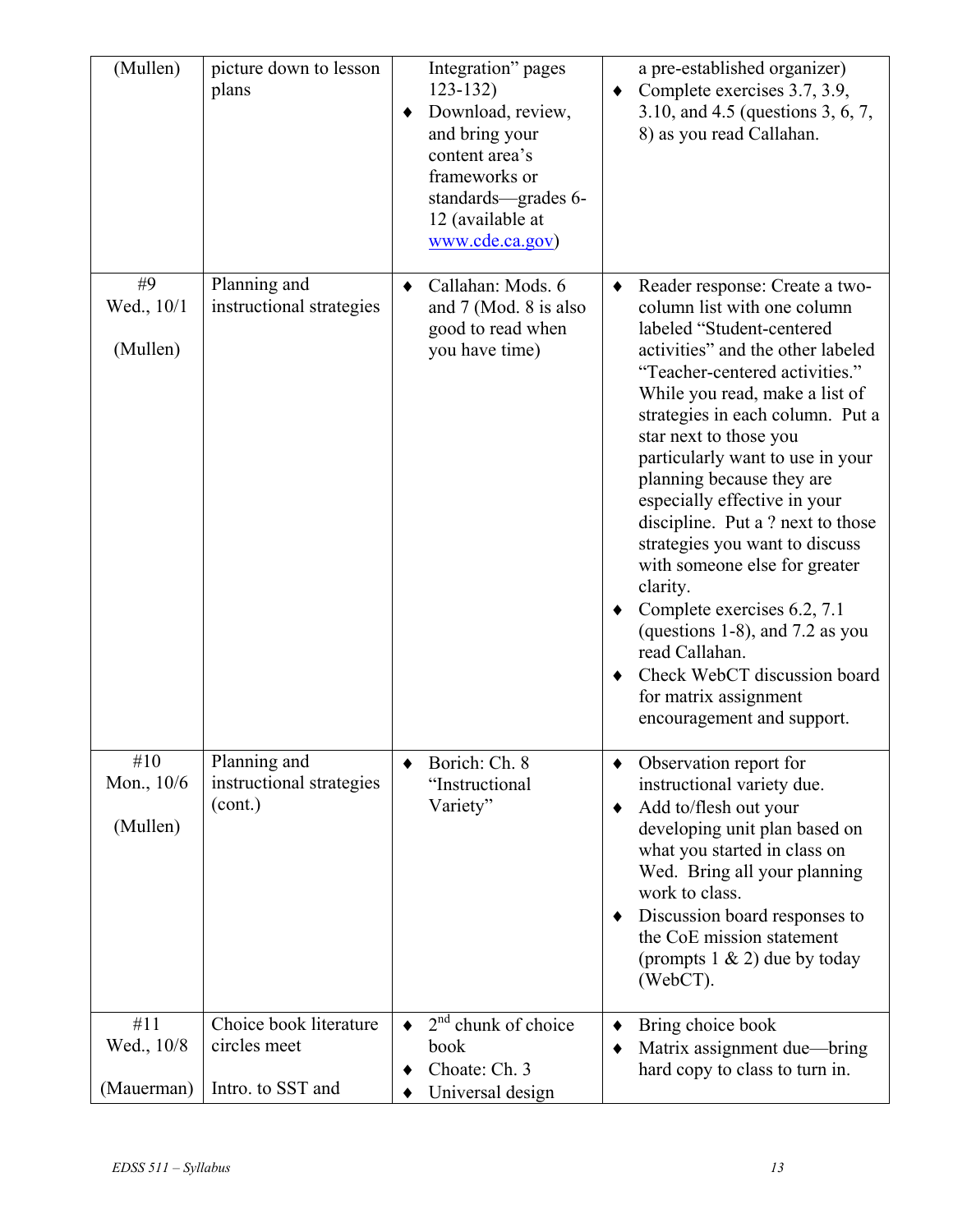|                                  | relationship to<br>differentiating<br>instruction                               | article (handout given<br>in class; return<br>handout today)                                         |                                                                                                                                                                                                                                                                                                                                                                                                                                                                                                                                                                                                                                                                                                                                                                                                                                                                                                          |
|----------------------------------|---------------------------------------------------------------------------------|------------------------------------------------------------------------------------------------------|----------------------------------------------------------------------------------------------------------------------------------------------------------------------------------------------------------------------------------------------------------------------------------------------------------------------------------------------------------------------------------------------------------------------------------------------------------------------------------------------------------------------------------------------------------------------------------------------------------------------------------------------------------------------------------------------------------------------------------------------------------------------------------------------------------------------------------------------------------------------------------------------------------|
| #12<br>Mon., 10/13<br>(Mauerman) | SST presentations and<br>"processing"                                           |                                                                                                      | SST presentation (Consider a<br>٠<br>Friday, $10/10$ group meeting to<br>plan for your SST presentation.)                                                                                                                                                                                                                                                                                                                                                                                                                                                                                                                                                                                                                                                                                                                                                                                                |
| #13<br>Wed., 10/15<br>(Mullen)   | Planning and<br>differentiating<br>instruction re-visited<br>Unit plan feedback | ROC: Choose any<br>two articles from<br>pages 68-124<br>Borich: Ch. 12<br>"Higher Level<br>Thinking" | Reader response: Reflective<br>٠<br>response to the two articles<br>describing implications for your<br>own teaching—what do these<br>articles offer you or make you<br>consider, and why is that<br>important?<br>Observation report for higher<br>٠<br>level thinking due.<br>Bring in rough draft of unit plan<br>٠<br>for feedback and work.                                                                                                                                                                                                                                                                                                                                                                                                                                                                                                                                                         |
| #14<br>Mon., 10/20<br>(Mullen)   | Assessment options<br>and tools<br>Unit plan feedback                           | Callahan: Mod. 9                                                                                     | Reader response: using your<br>٠<br>own unit plan and lesson plans,<br>do the following:<br>1. Choose two specific objectives<br>from a lesson plan.<br>2. For each objective, identify a<br>"traditional" means of<br>assessment you might use to<br>measure accomplishment of that<br>objective, and identify an<br>"authentic" means of<br>assessment you might use to<br>measure accomplishment of that<br>objective.<br>Develop a rough draft 3-column<br>list of criteria that describes<br>what a student would need to<br>do/achieve in order to earn an<br>A, B, or C in your class (think<br>beyond just an accumulation of<br>points; what learning<br>accomplishments would a<br>student need to demonstrate in<br>order to earn an A, B, C? As<br>you develop this list, consider<br>how you identify the difference<br>between the A student and the<br>C student.). Next to the criteria, |